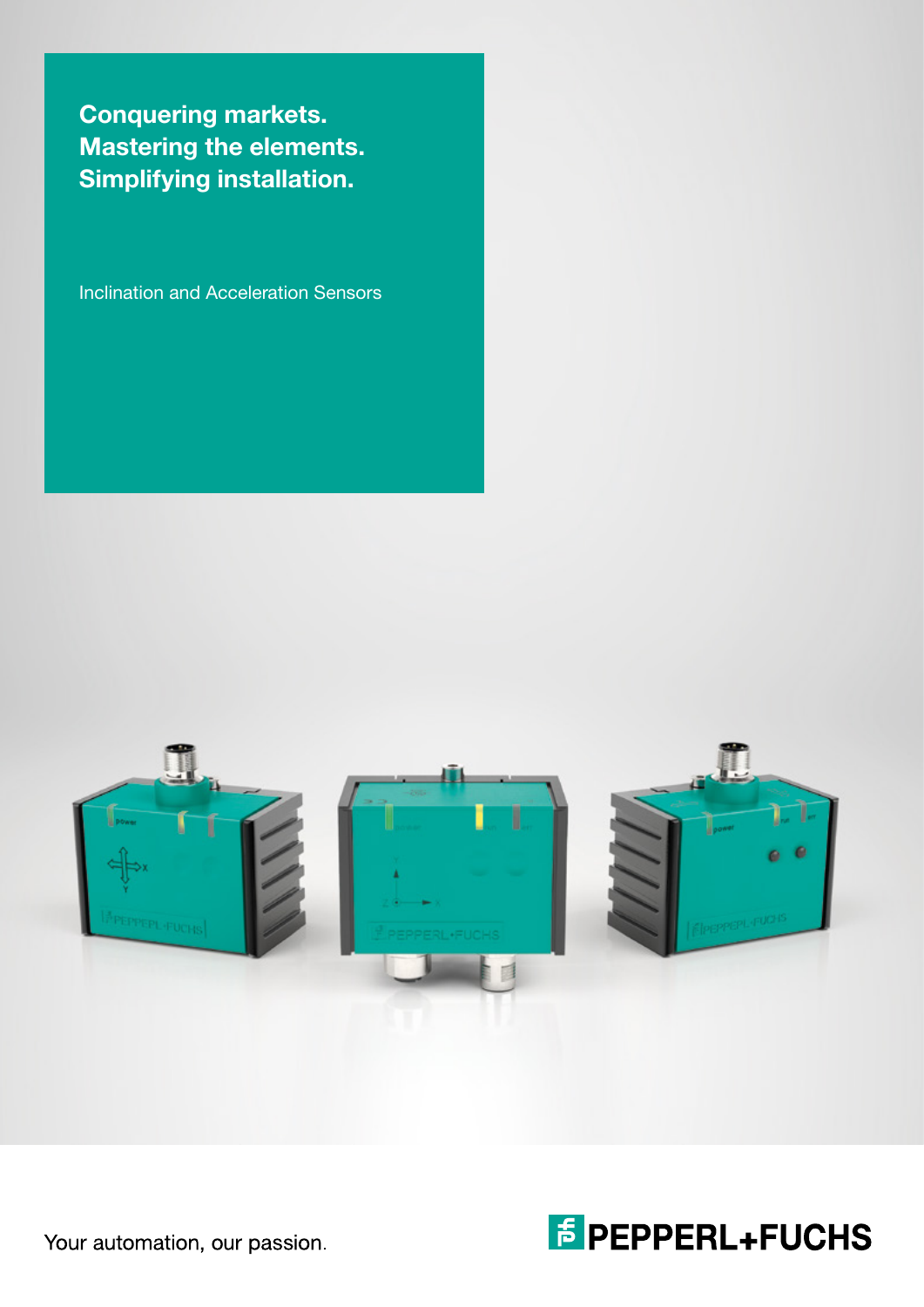## Absolute Precision – in Any Environment

Whether they are leveling cranes, controlling elevators, or monitoring front-loader tilt, inclination and acceleration sensors from Pepperl+Fuchs ensure precise measurements—even in harsh outdoor conditions.

#### Unique, Protective Mounting Concept

Based on a two-piece concept, F99 series sensors consist of the sensor module and a rugged metal mounting bracket. The bracket provides impact protection while also allowing easy assembly with an integrated screw. This increases the sensor's resistance to vibration and shock and allows quick and easy replacement without the need for adjustment or calibration.

#### International Approvals and Simple Parameterization Open Up a Range of Applications

The inclination and acceleration sensors from Pepperl+Fuchs can be individually adapted to suit an application. Special software filters and a variety of parameters can be set quickly and easily, equipping the sensor to handle the task at hand.

To help you get the job done anywhere in the world, our inclination and acceleration sensors have E1 approval for use on public roads and GL approval for marine applications.

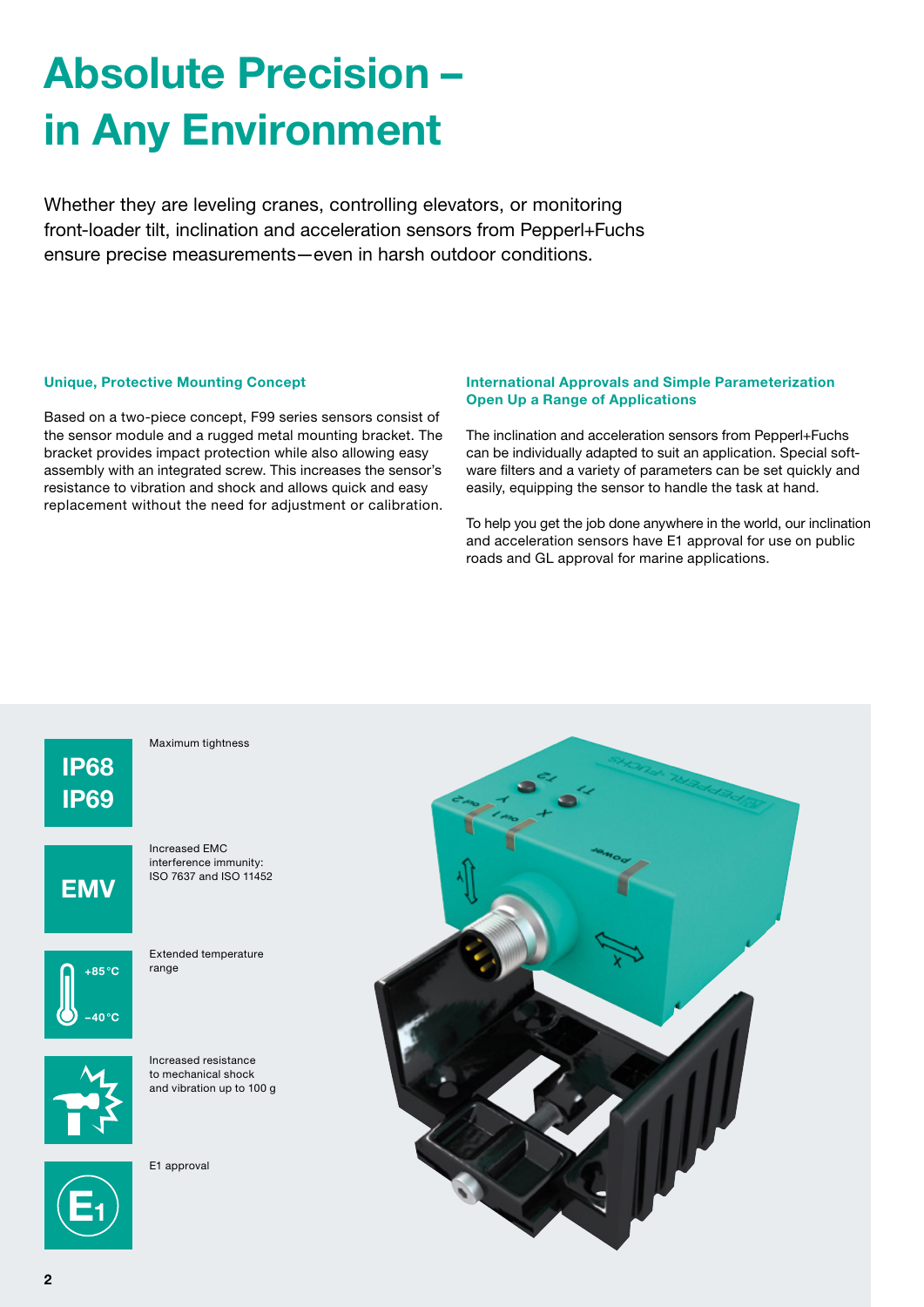



#### The Right Sensor for Any Requirement

Every application places different demands on sensors. With Pepperl+Fuchs' broad portfolio of inclination and acceleration sensors, you can select from a wide variety of features to find the best fit for your application requirements.

For monitoring a wind turbine installation, for instance, a dualaxis F99 acceleration sensor would be suitable. When a set mechanical vibration limit is exceeded, the turbine monitoring system can take action to avoid damage.

When leveling a mobile work platform, a single- or dual-axis F99 inclination sensor could be used. The sensor constantly monitors the platform's incline and indicates when a readjustment is necessary.

The six-axis F99-Fusion compensates for external acceleration and can provide 360° of precise inclination and acceleration data. This makes it perfect for dynamic off-road and marine applications.

|                                                                       | <b>Acceleration</b><br>sensor | <b>Inclination</b><br>sensor | <b>Inertial</b><br>measurement<br>unit<br>F99-Fusion |
|-----------------------------------------------------------------------|-------------------------------|------------------------------|------------------------------------------------------|
| <b>Order reference</b>                                                | AC*-F99*                      | <b>IN*-F99*</b>              | IMU360-F99*                                          |
| <b>Acceleration</b><br>measurement<br>on multiple axis                | Single- and<br>dual-axis      |                              | Three-axis                                           |
| <b>Inclination measurement</b><br>on multiple axis                    |                               | Single- and<br>dual-axis     | Three-axis                                           |
| Suitable for outdoor<br>applications<br>including E1 and GL approvals |                               |                              |                                                      |
| Parameterizable via<br>interface                                      |                               |                              |                                                      |
| Selectable measurement<br>outputs                                     |                               |                              |                                                      |
| <b>Suitable for applications</b><br>in motion                         |                               |                              |                                                      |









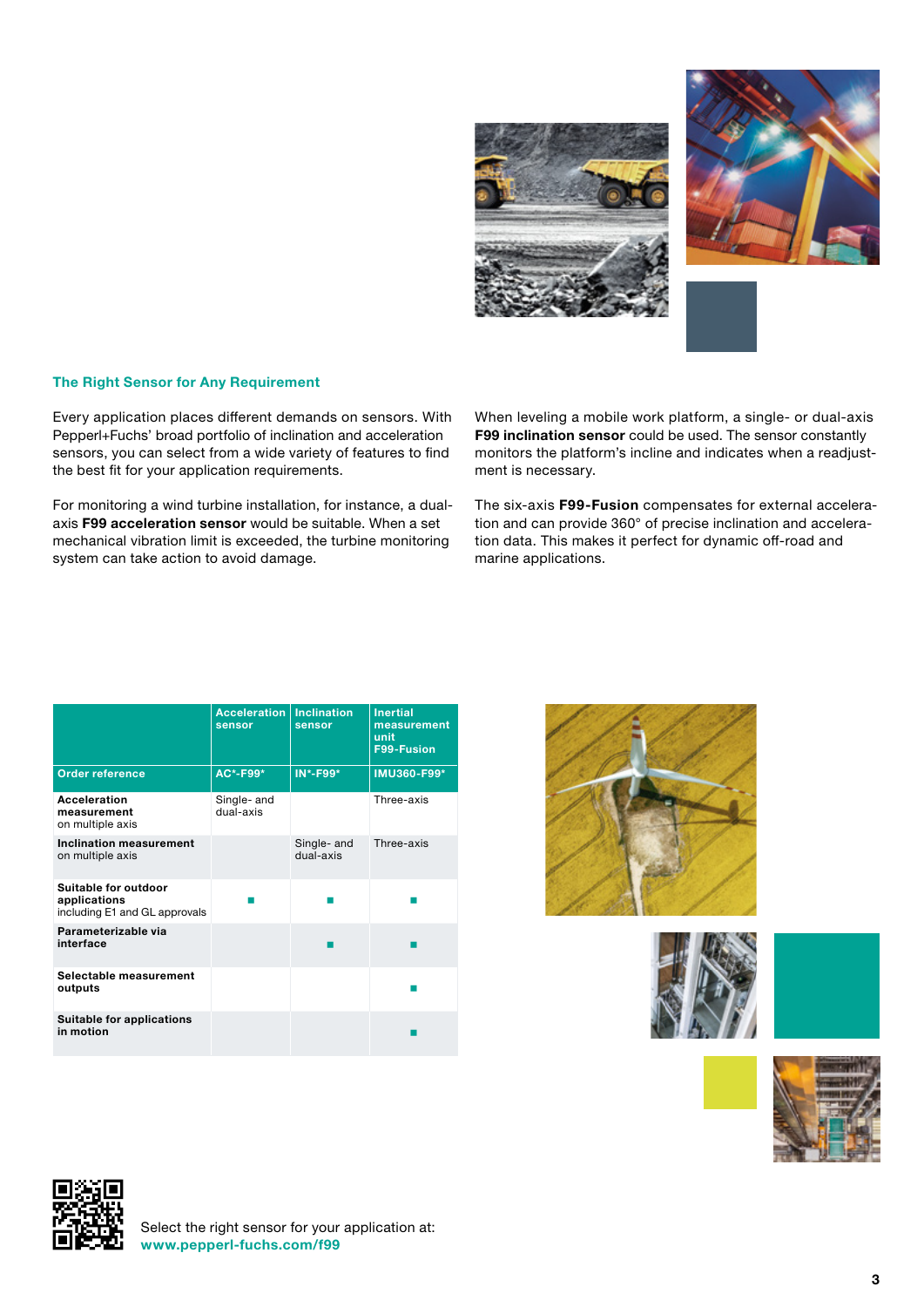## Maximum Precision for Dynamic **Applications**

For the first time, the F99-Fusion makes error-free inclination detection possible in applications where there is dynamic movement. The innovative combination of an acceleration sensor and gyroscope compensates for external acceleration to increase performance and open up new possibilities.



#### Compensation for External Acceleration

Conventional inclination sensors are based on the principle of gravitational acceleration measurement and provide information about the angular alignment of the sensor. This measuring principle is stretched beyond its limit as soon as forces other than gravity act on the sensor, such as acceleration, braking, or turns. This results in measurement errors, which can reduce accuracy and application performance.

The F99-Fusion has been specially engineered to compensate for external acceleration and to provide precise inclination measurement, even when there is multidirectional motion.

#### Acceleration Sensor and Gyroscope in One Device

The F99-Fusion combines an acceleration sensor and a gyroscope into a single device for the first time. An intelligent Sensor Fusion Algorithm links the two sensor elements to optimize overall performance of the system. External accelerations are compensated, and the user receives precise inclination data, even when the system moves, accelerates, or brakes.





Conventional inclination sensor: measuring error caused by linear acceleration Compensation for external acceleration by F99-Fusion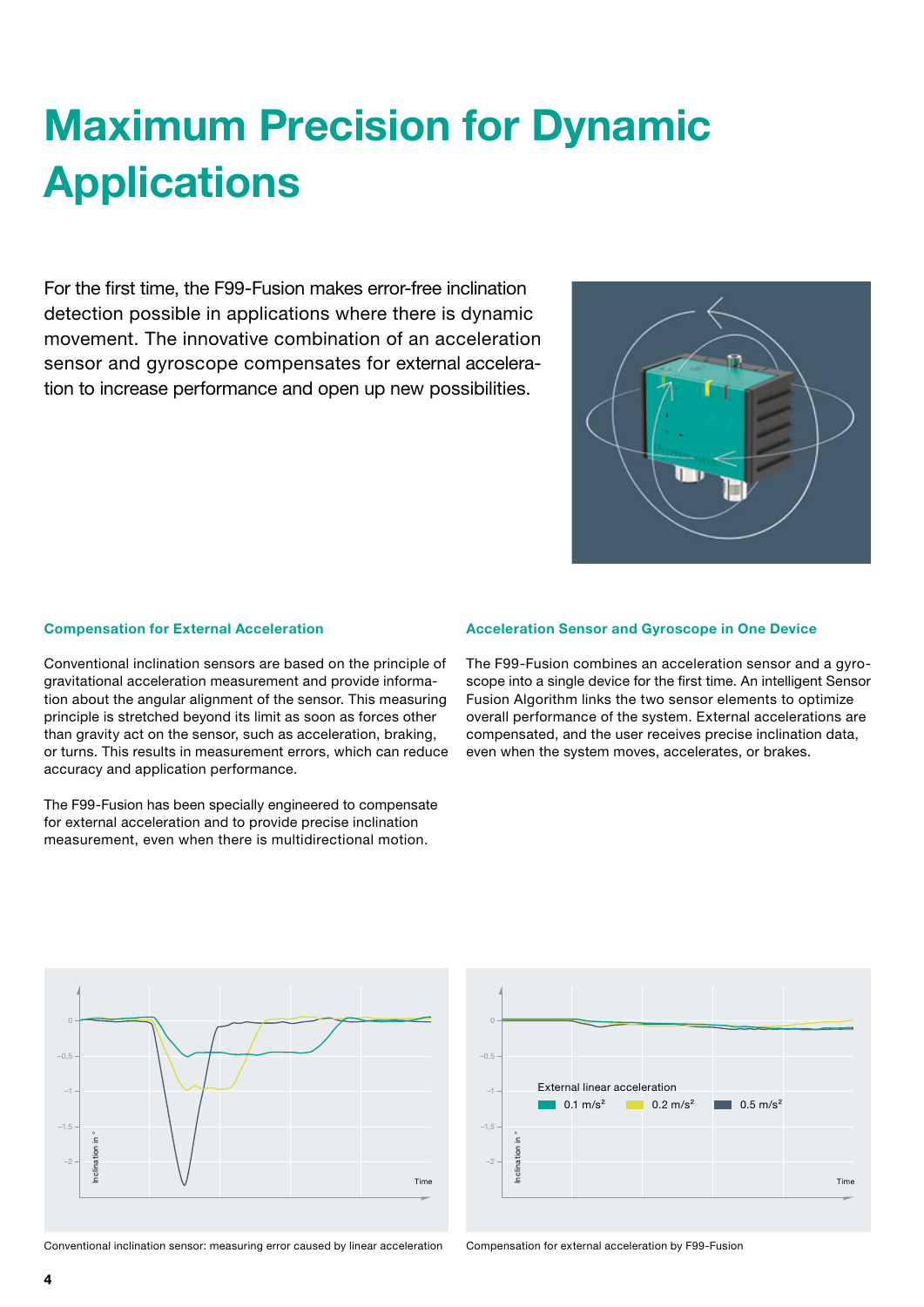

#### 360° Measurement on Six Axes

With two integrated three-axis sensor elements, all data can always be measured in the X, Y, and Z directions, and a 360° angular value can be calculated. As a result, applications that previously required multiple devices can now be solved with only one F99-Fusion sensor. This saves time and money, both in selecting and in integrating the sensor.

Installation is also much easier than before: regardless of position and alignment, the sensor always delivers precise data under any mounting orientation.

#### Variety of Measurement Outputs for Complete Flexibility

In addition to customer-configurable filters, the F99-Fusion also allows you to select the appropriate output to fit the requirements of your application.

Both the raw data from the individual sensor elements, as well as preconfigured output data are available to the user. Thanks to the intelligent Sensor Fusion Algorithm, data is calculated in real time and can be output immediately.

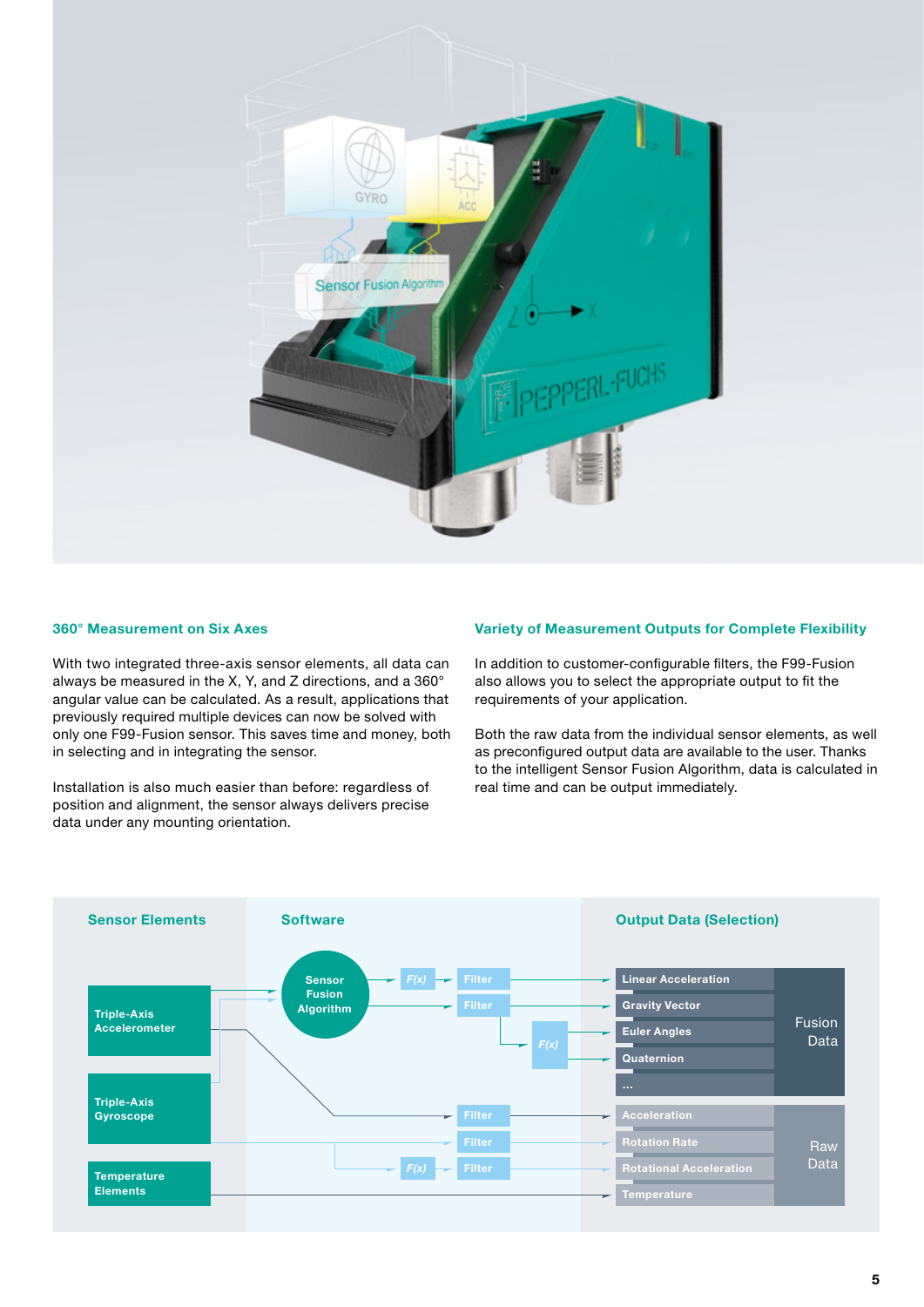

## Improving Existing Applications and Creating New Ones



Inclination sensors are used in a range of industries. With F99-Fusion technology, existing applications can be handled more efficiently, and completely new applications can become a reality.

#### Monitoring Steering-Angle Limit on Inclines

The ability to compensate for external acceleration opens up a host of new applications. One example is monitoring steeringangle limits on inclines. When heavy vehicles like wheel loaders or dump trucks take a turn too sharply on an incline, they can easily tip over. Forklifts have the same problem, especially when the forks are extended.

The F99-Fusion provides 360° monitoring of the vehicle's inclination. Using the data provided by the sensor, the steering angle can be limited to prevent tilting. With this unique technology, the measurement is not affected by changes in speed or direction—making it applicable to a wider range of mobile equipment applications.

#### Making Onboard Scales More Efficient

In onboard scales on heavy equipment such as trucks, trailers, and forklifts, weight is often calculated directly on the vehicle. In these systems, external acceleration can cause measurement errors, which can only be corrected after the fact—if at all with complex calculations.

In modern wheel loaders, for example, the weight of the material being loaded is detected directly in the bucket. Existing solutions would require a delay in order to take exact measurements, and because any lost time is costly, measurement errors are often accepted.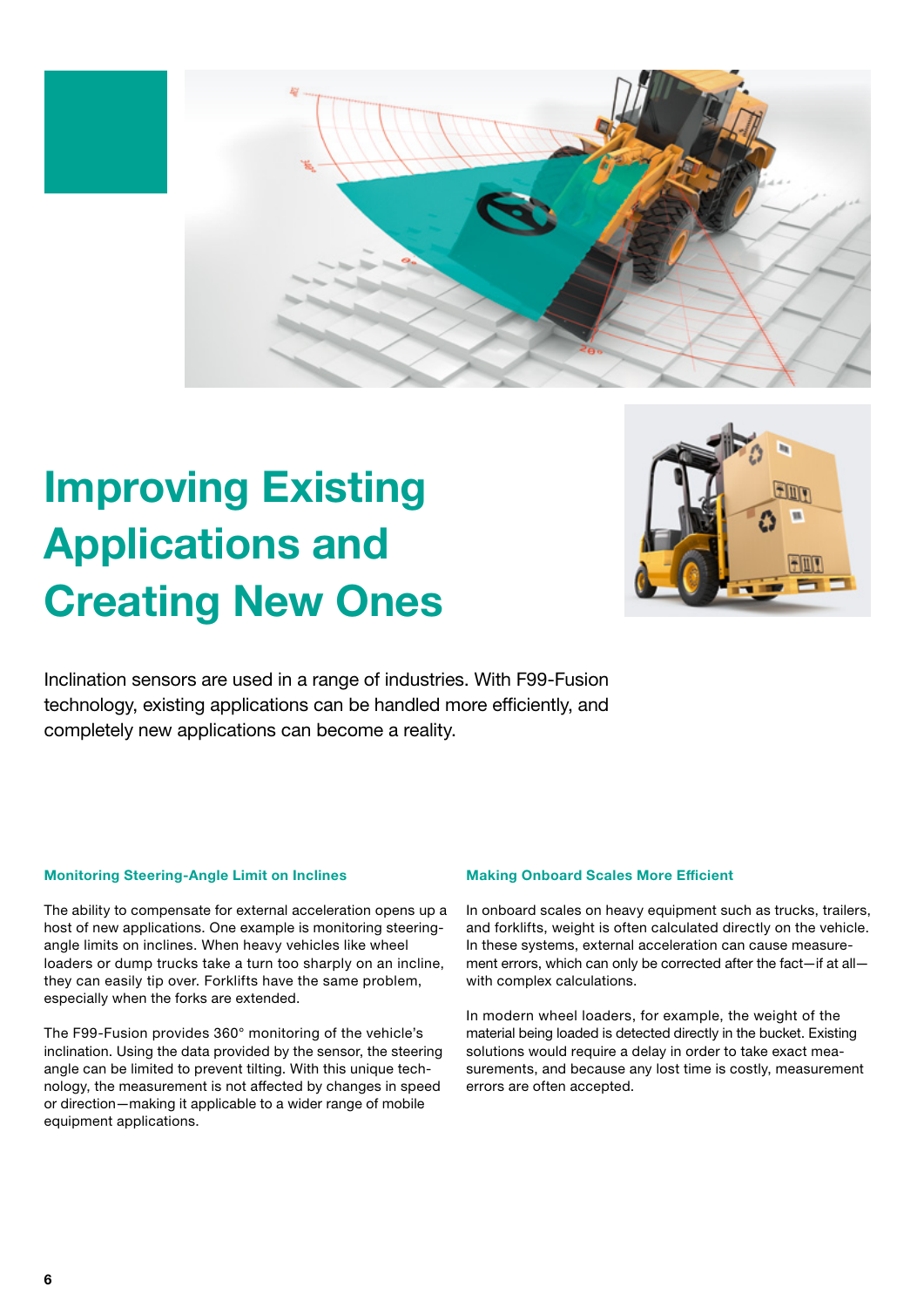

Weight calculation in port cranes is similar. In order to ensure an even weight distribution while large freighters are being loaded, the weight of each container is measured as it is being lifted. Delays are not an option in this environment, so conventional cranes often do not provide onboard weighing.

Because the F99-Fusion compensates for external acceleration, weight calculations can be made immediately during the loading or unloading process. With this feature, weight can also be calculated while a freighter is underway, dramatically increasing the efficiency of the overall process.

#### **Highlights**

- Compensation of multidirectional acceleration enables quick, precise, and dynamic inclination measurement
- Variety of measurement outputs for complete application flexibility
- Combination of accelerometer, gyroscope, and inclination technology in a single device allows six-axis, 360° measurement and mounting in any orientation
- **IF68/69 rating and protective mounting bracket** provide maximum durability for outdoor use
- E1 and GL approvals allow a wide range of applications, including off-road and marine



Further information is available at: www.pepperl-fuchs.com/F99-Fusion